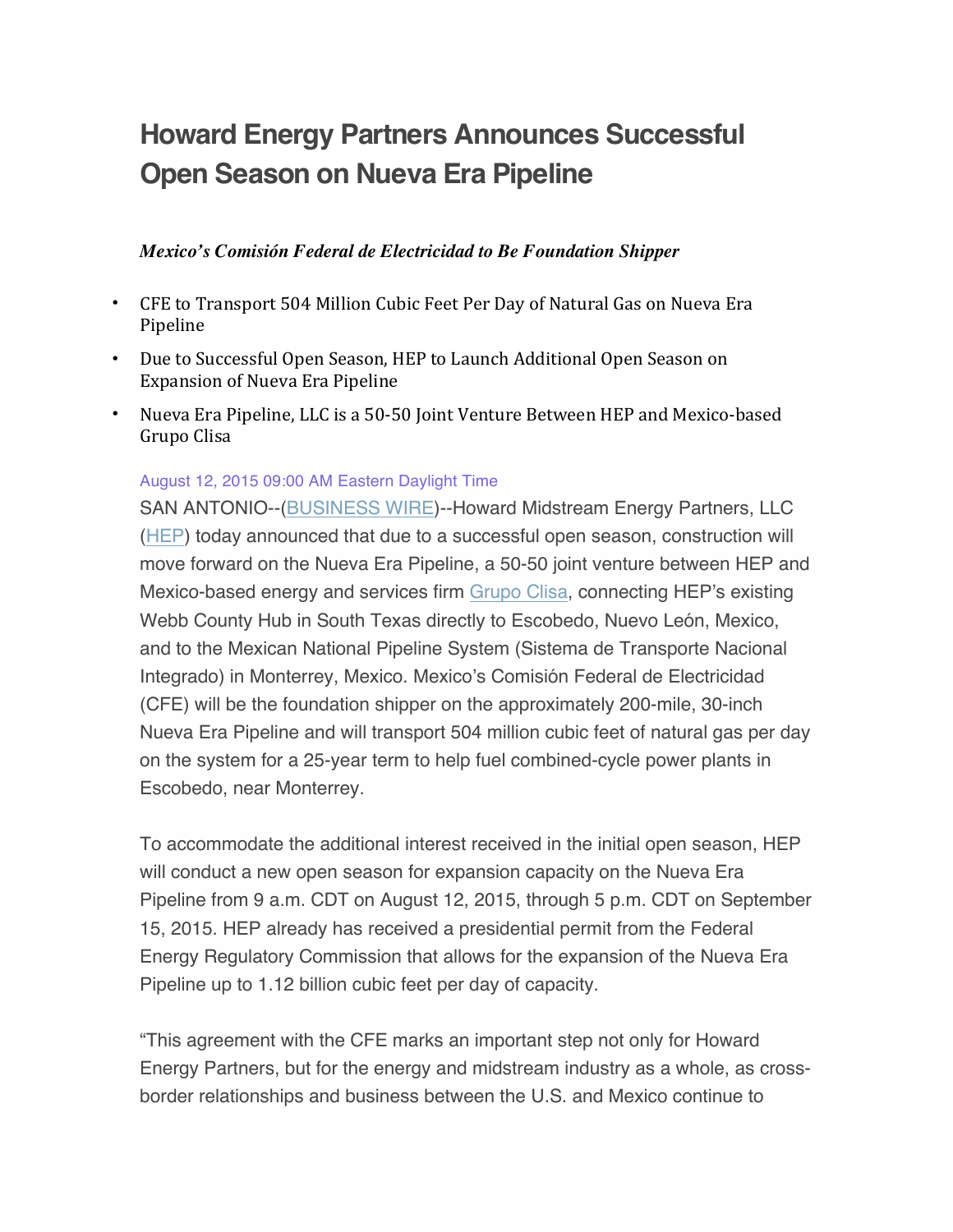grow," said Mike Howard, chairman and CEO of Howard Energy Partners. "By developing a new pipeline that will directly connect Monterrey's industrial demand center with South Texas natural gas production, we not only help the CFE significantly reduce energy costs to its customers, we create a whole new market for our customers. It is a win-win situation.

"This project has been in the works for several years, and its success is due in large part to our relationship with Grupo Clisa. Their experience and guidance has been instrumental in developing this project, and we look forward to continuing to work with them to provide our customers with cross-border energy solutions," Howard continued.

"With this project we commit ourselves to the development of a cleaner and more economical energy source to meet the needs of Mexican consumers," said Carlos Martínez Longoria, director of strategic planning of Grupo Clisa. "At Grupo Clisa, we look to create strategic partnerships and alliances with important companies such as Howard Midstream Energy Partners that promote cooperation and regional economic competitiveness."

In a statement made on August 6, 2015, the CFE, Mexico's government-owned electric power generation company, expressed that the Nueva Era Pipeline "provided the best economic conditions" for moving natural gas directly to the industrial demand center in Mexico. By connecting directly to HEP's strategically located assets in Webb County, the Nueva Era Pipeline will connect the wellhead directly to the consumer, providing a new, more direct route for South Texas natural gas to enter Mexico compared to the more traditional routes by which the natural gas must move farther south before crossing the border. According to the Railroad Commission of Texas, Webb County is the state's largest producer of natural gas.

Subject to meeting all regulatory requirements and finalizing definitive agreements, construction on the Nueva Era Pipeline is expected to begin in early 2016, with an in-service date of June 2017. The potential expansion will not affect the project schedule. HEP will manage all project construction and operations upon completion.